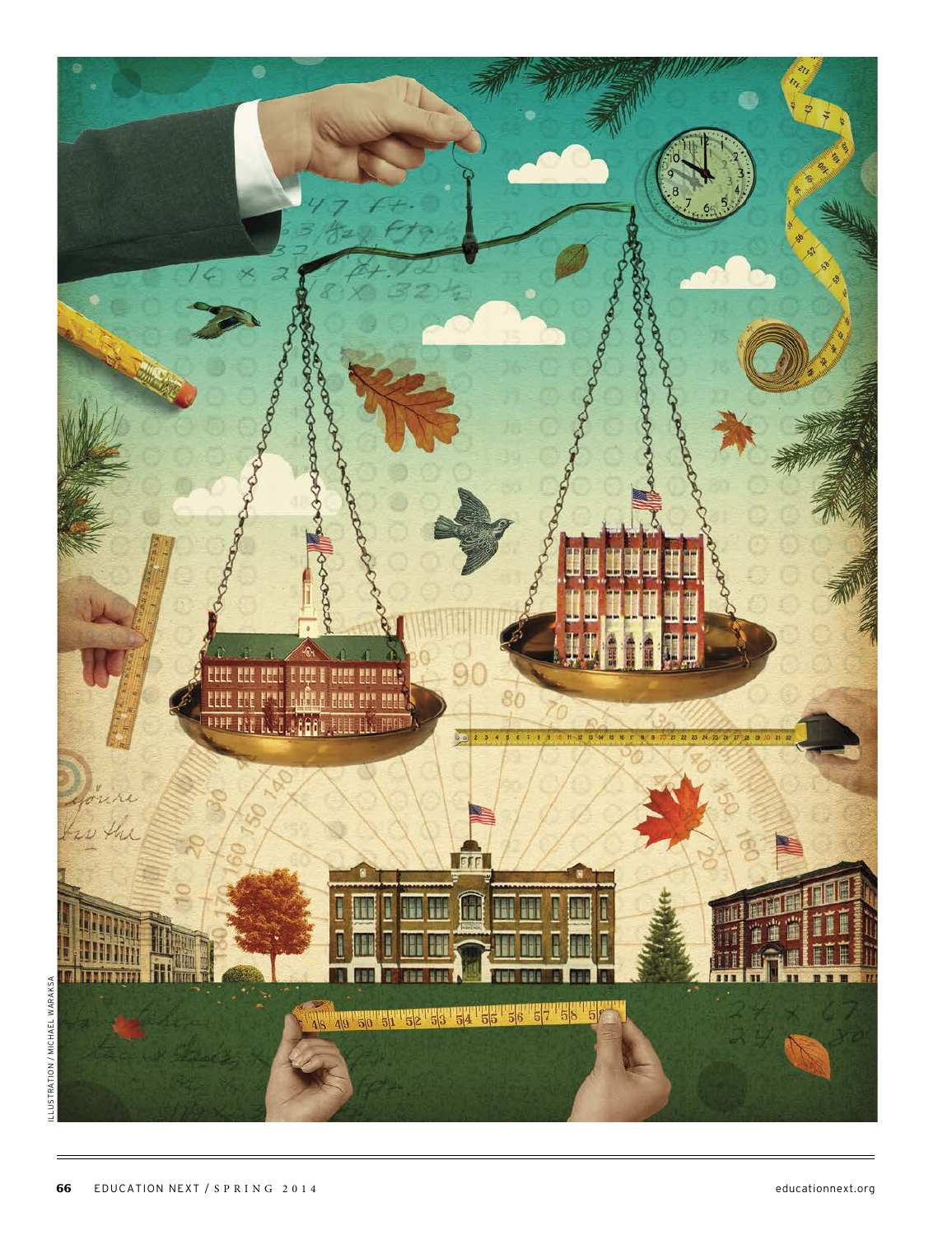# **Choosing the Growth Measure RIGHT**

**S**tate education agencies and school districts are increasingly using measures based on student test-score growth in their systems for evaluating school and teacher performance. In many

cases, these systems inform high-stakes decisions such as which schools to close and which teachers to retain. Performance metrics tied directly to student test-score growth are appealing because although schools and teachers differ dramatically in their effects on student achievement, researchers have had great difficulty linking these performance differences to characteristics that are easily observed and measured.

The question of how best to measure student testscore growth for the purpose of school and teacher evaluation has fueled lively debates nationwide.

**Methods**  should compare similar schools and teachers

This study examines three competing approaches to measuring growth in student achievement. The first approach, which is typical of systems using the popular student growth percentile (SGP)

framework, eschews all controls for differences in student backgrounds and schooling environments. The second approach, typically associated with value-added models (VAM), controls for student background characteristics and under some conditions can be used to identify the causal effects of schools and teachers on student achievement. The third approach is also VAM-based, but fully levels the playing field between schools and teachers by eliminating any association between school- and teacher-level measures of test-score growth and student characteristics.

by MARK EHLERT, CORY KOEDEL, ERIC PARSONS, and MICHAEL PODGURSKY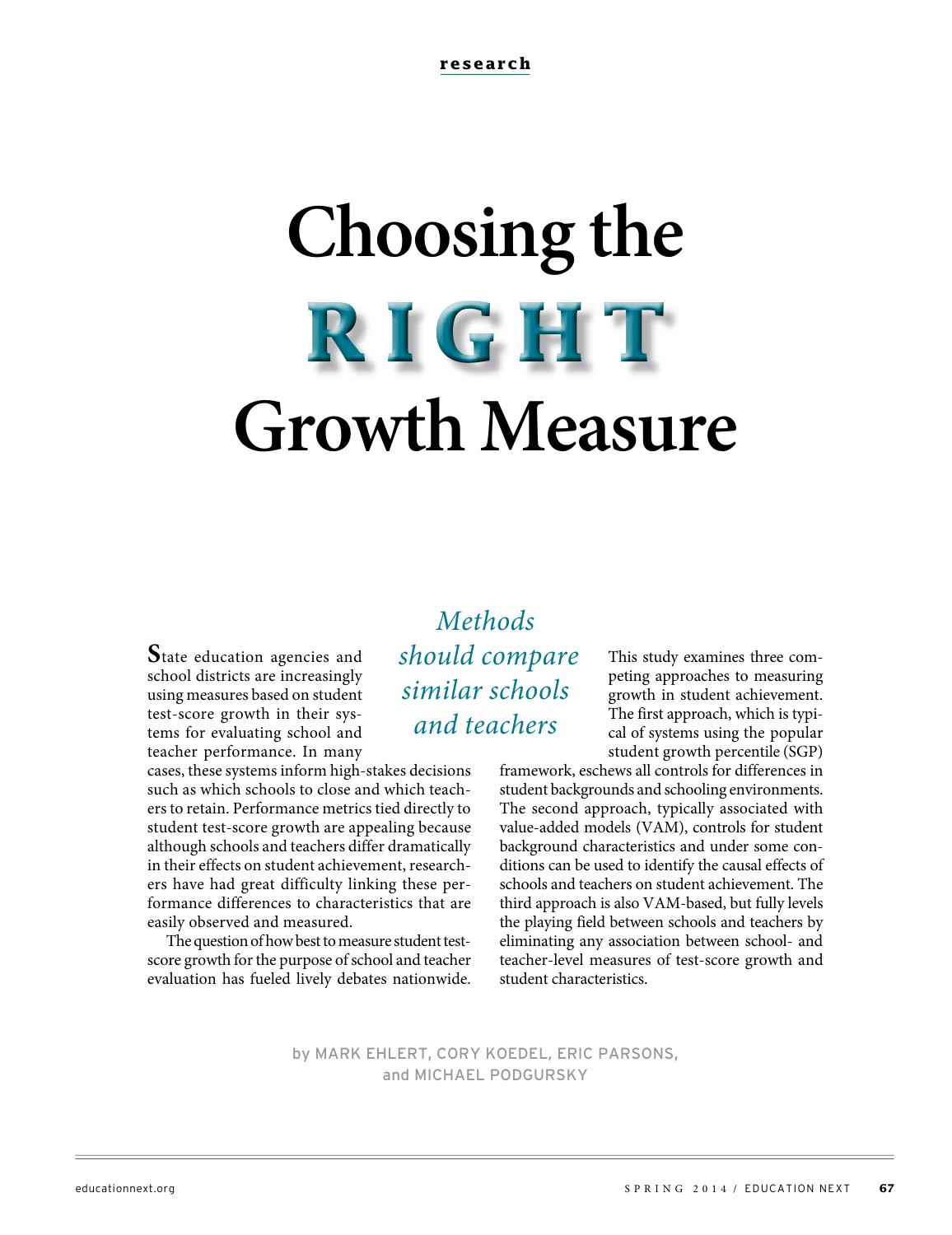We examine the appeal of these three approaches in the context of a system for evaluating schools, although the substance of our findings also applies to evaluations of teachers and districts. We conclude that the third approach is preferable in the context of educational evaluations for several reasons: it encourages educators in all schools to work hard; it provides performance data useful for improving instruction system-wide; and it avoids exacerbating labor-market inequities between schools serving advantaged and disadvantaged students. The key distinguishing feature of our preferred approach, and the reason we advocate for its use in evaluation systems, is that it ensures that the comparisons used to measure performance are between schools and teachers that are in similar circumstances. Similarly circumstanced comparisons are well suited to address the policy goals listed above, and in an evaluation context this is a more important consideration than perfectly capturing the school's or teacher's true causal effect on student achievement. Simply put, comparisons among similarly circumstanced schools send more useful performance signals to educators and local decisionmakers than the alternatives.

#### **Student Growth Measures**

The three approaches we examine in this article represent the range of options that are available to policymakers. The first approach, based on aggregated student growth percentiles, has been adopted for use in evaluation systems in several states. SGPs calculate how a student's performance on a standardized test compares to the performance of all students who received the same score in the previous year (or who have the same score history in cases with multiple years of data). For example, an SGP of 67 for a 4th-grade student would indicate that the student performed better than two-thirds of students with the same 3rd-grade score. An SGP of 25 would indicate that the student performed better than only one-quarter of students with the same 3rd-grade score.

To produce a growth measure for a district, school, or teacher, the SGPs for individual students are combined, usually by calculating the median SGP for all students in the relevant unit. The number of years of student-level data used to calculate median SGPs can vary. In our analysis, we use the median SGP of students enrolled in a given school over five years.

A key feature of the SGP approach is that it does not take into account student characteristics, such as race and poverty status, or schooling environments. Advocates of SGPs, and of "sparse" growth models more generally, view this as an advantage; they worry that methods that do take into account student or school-level demographic characteristics



# Our preferred

approach ensures

that the comparisons

# used to measure performance are between schools and teachers that are in similar circumstances.

effectively set lower expectations for disadvantaged students. Critics of SGP-type metrics counter that not taking these differences into account may in fact penalize schools that serve disadvantaged students, which tend to have lower rates of test-score growth for reasons that may be at least partly out of their control.

A second approach, by far the most common among researchers studying school and teacher effects, is a onestep value-added model. Many versions of the value-added approach exist. The version we use takes into account student background characteristics and schooling environment factors, including students' socioeconomic status (SES), while simultaneously calculating school-average student test-score growth. Specifically, we calculate growth for schools based on math scores while taking into account students' prior performance in both math and communication arts; characteristics that include race, gender, free or reduced-price lunch eligibility (FRL), English-language-learner status, special education status, mobility status, and grade level; and school-wide averages of these student characteristics.

Researchers have gravitated toward the value-added approach because, under some assumptions, it provides accurate information on the causal effects of individual schools or individual teachers on student performance. But interpreting growth measures based on the one-step value-added approach in this way requires assuming that the available measures of student and school SES, and the specific methods used to adjust for differences in SES, are both adequate. If the measures are insufficient and the academic growth of disadvantaged students is lower than that of more advantaged students in ways not captured by the model, the one-step value-added approach will be biased in favor of high-SES schools at the expense of low-SES schools.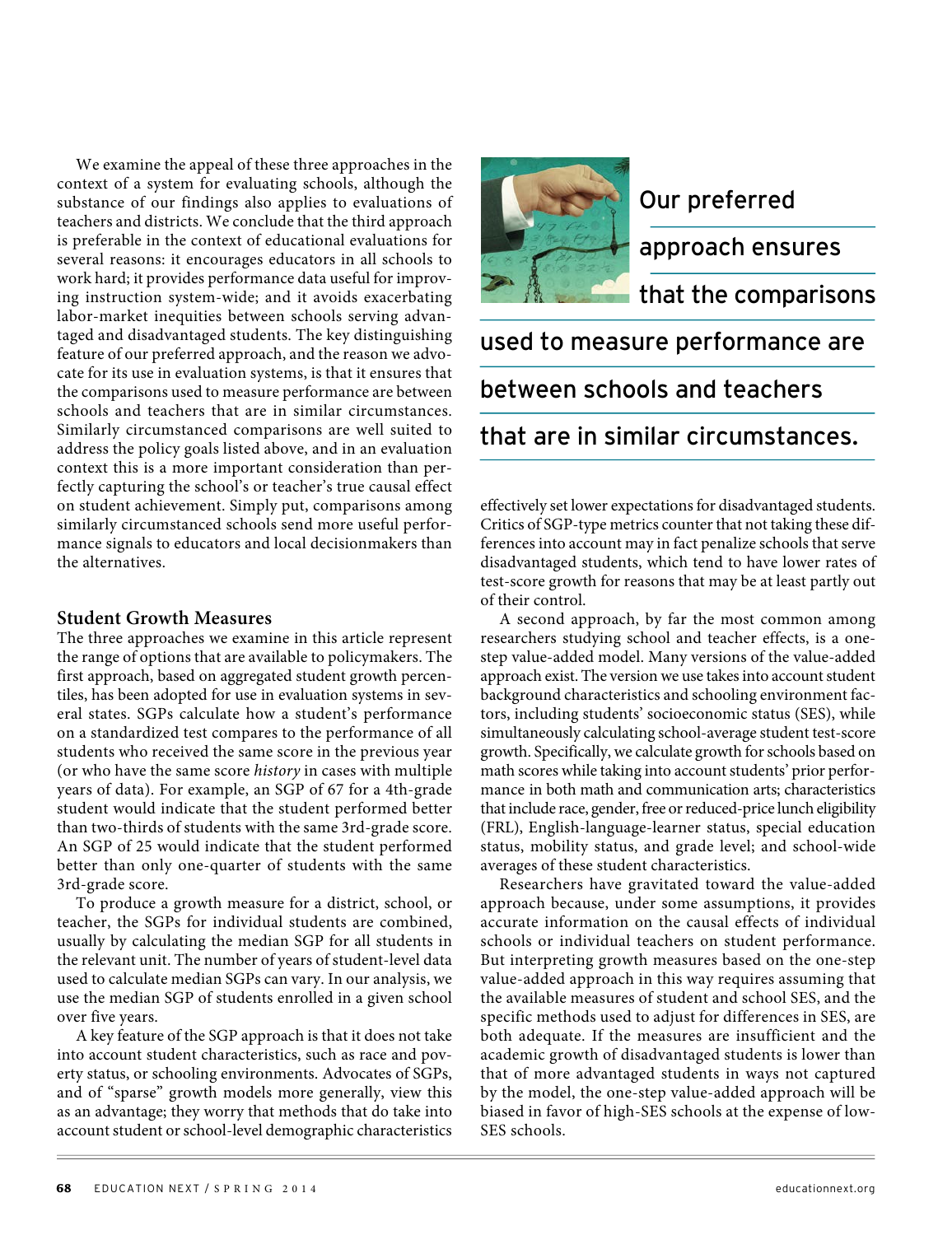#### **research** GROWTH MEASURES EHLERT, KOEDEL, PARSONS & PODGURSKY

The third approach we consider is also based on valueadded but is carried out in two steps instead of one in order to force comparisons between schools and teachers serving students with similar characteristics. In the first step, we measure the relationship between student achievement and student and school characteristics. In the second step, we calculate a growth measure for each school using testscore data that have been adjusted for student and school characteristics in the first step.

By design, this third approach fully adjusts student test scores for differences in student and school characteristics. In fact, it may overadjust for the role of such differences. For example, suppose that students eligible for free or reduced-price lunch attend schools that are truly inferior in quality, on average, to the schools attended by ineligible students. The average gap in school quality between these groups would be eliminated in the first step of the two-step value-added procedure, and thus would not carry over to the estimated growth measures. Consequently, it is important to interpret the results using this approach accurately, as they do not necessarily reflect differences in the causal effects of schools and teachers on student performance. We argue below, however, that this approach is still the best choice for use in an evaluation system aimed at increasing student achievement.

#### **Comparing Results from the Three Approaches**

We calculate growth measures in mathematics for 1,846 Missouri schools serving grades 4 to 8 using each of the three approaches. The data available for our study are from the Missouri Assessment Program (MAP) test results, linked over time for individual students. They include nearly 1.6 million test-score growth records for students (where a growth record consists of a linked current and prior score) covering the five-year time span from 2007 to 2011 (2006 scores are used as prior-year scores for the 2007 cohort).

For both the SGP and one-step value-added approaches, we find a clear relationship between the school growth measures and the socioeconomic status of the student body, as measured by the percentage of FRL students. Figures 1a and 1b show that schools with more FRL students tend to have lower growth measures. In the case of the SGP approach, this reflects the fact that low-SES students make less progress, on average, than high-SES students, even after conditioning on prior test performance. The one-step value-added approach corrects for SES effects to some degree but a relationship still remains.

Figure 1c shows the same data for the two-step approach. Because of how it is constructed, this approach ensures that there is essentially no relationship between the growth measures and aggregate measures of student poverty. As a

#### **Three Methods, Three Patterns (Figure 1)**

(1a) Comparing schools using median student growth percentiles (SGPs) confirms that students in schools with many poor students make less progress on standardized tests.



(1b) The one-step value-added method adjusts for student characteristics but still shows a clear relationship between school poverty rates and test-score growth.







NOTE: Each chart is based on mathematics test scores from the Missouri Assessment Program covering the five years from 2007 to 2011. Student growth percentiles and value-added figures cannot be directly compared because SGPs are calculated in percentiles and value-added measures are calculated in standard deviation units. **SOURCE:** Authors' calculations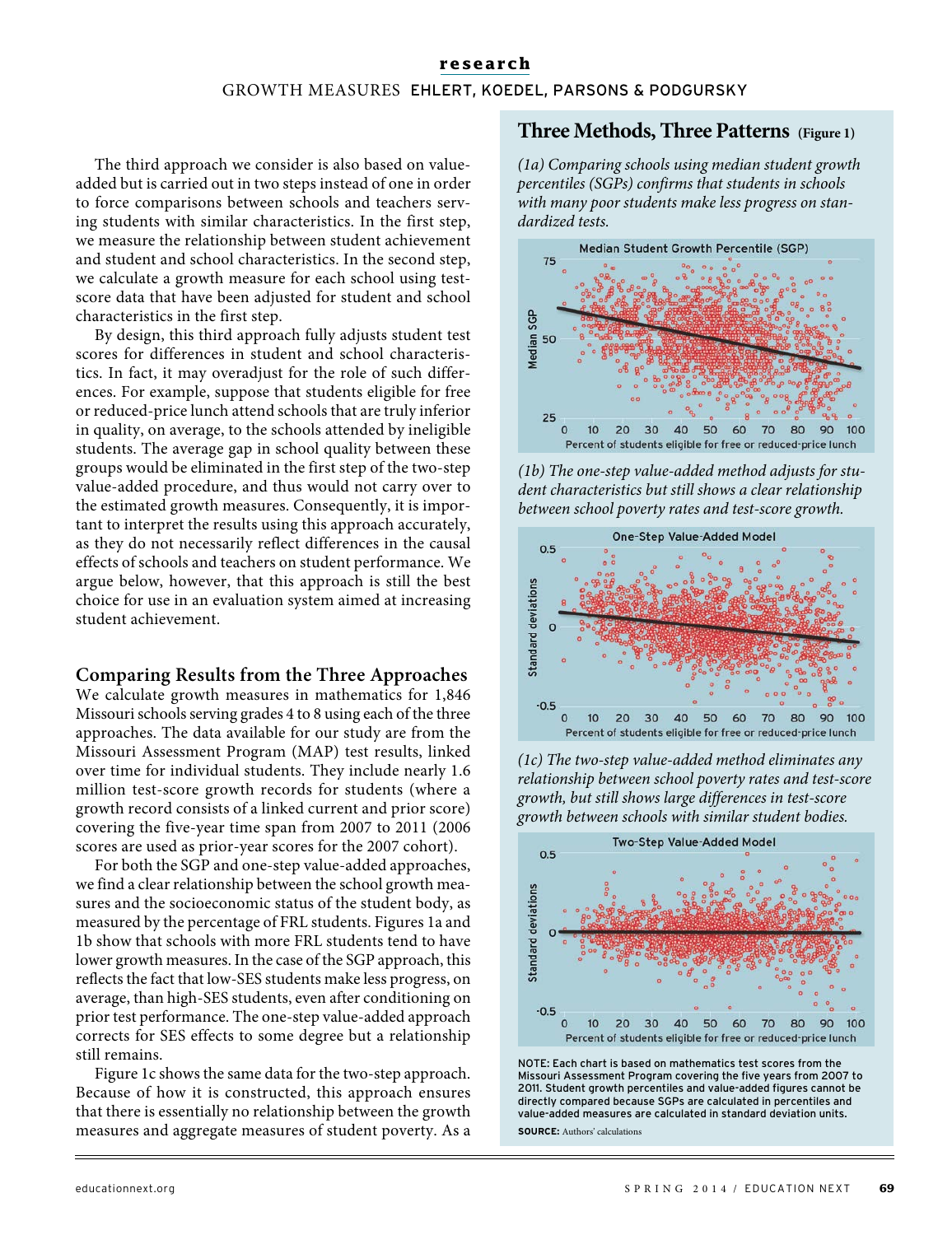#### **A Fair Comparison (Figure 2)**

More high-poverty schools appear in the top quarter of growth estimates in the two-step approach than in either of the other two approaches.



**SOURCE**: Authors' calculations

result, high- and low-poverty schools are roughly evenly represented throughout the school rankings. A notable feature of the flat-line figure is that there are still considerable differences in the growth measures within any vertical slice in the graph. In other words, even when schools are compared to other schools with similar student bodies, large differences in test-score growth are clearly visible.

As we would expect, schools serving disadvantaged students are ranked higher by the two-step approach than in either of the other models. For example, high-poverty schools (those with at least 80 percent FRL students) make up just 4 percent of schools in the top one-quarter of all schools based on the SGP approach and 10 percent of top-quarter schools based on the one-step value-added approach. Using the two-step approach, however, highpoverty schools represent 15 percent of the top one-quarter (see Figure 2).

#### **Choosing an Approach**

Using the SGP and one-step value-added approaches, low-SES schools are ranked lower, on average, than high-SES schools. If this is entirely the result of bias in these two

approaches, then the two-step method is an attractive alternative. But what if high-SES schools truly are more effective, on average, than low-SES schools? Even if this is the case, we argue that the two-step approach is still the most appropriate for use in evaluation systems for three reasons.

First, the two-step approach is best equipped to encourage public school employees to work hard. Research on how individuals respond to incentives shows that different signals often need to be sent to competitors in different circumstances. These signals need not be direct measures of absolute performance; instead, they should be indicators of performance relative to peers in similar circumstances. The logic is that if advantaged competitors are competing directly with disadvantaged competitors, neither group will try as hard as they would if all competitors were evenly matched. The two-step method encourages optimal effort by leveling the playing field. In contrast, the SGP and onestep value-added approaches do not result in balanced comparisons across school types and, in fact, favor the advantaged group, which runs counter to the goal of eliciting maximum effort.

Second, the two-step approach creates the kind of information that is most likely to help schools improve instruction. Measures of student achievement growth can improve instruction in K–12 schools by reinforcing positive educational practices and discouraging negative ones. For example, a positive performance signal might encourage a school to continue to pursue and augment existing instructional strategies. Alternatively, a negative signal can provide a point of departure for instructional change or outside intervention.

Information signals throughout the system can also be used to identify productive learning opportunities. Lowand high-poverty schools differ along many dimensions that likely influence what constitutes effective educational practice, including curriculum choice and implementation, instructional methods, personnel policies, and all the other day-to-day decisions that combine to create the educational environment. The two-step approach sends signals to schools about how they are doing relative to other schools in similar circumstances, rather than relative to all schools, many of which operate in quite different contexts. By doing so, this approach can help school leaders to identify those peer institutions that are performing well and are most likely to be a source of relevant lessons. Even if the two-step results conceal differences in absolute performance across schools in different contexts, they still facilitate comparisons among schools in similar contexts, which is sufficient to give schools performance signals that can be used to improve instruction.

Third, the two-step approach best avoids degrading the already-weak ability of high-poverty schools to recruit and